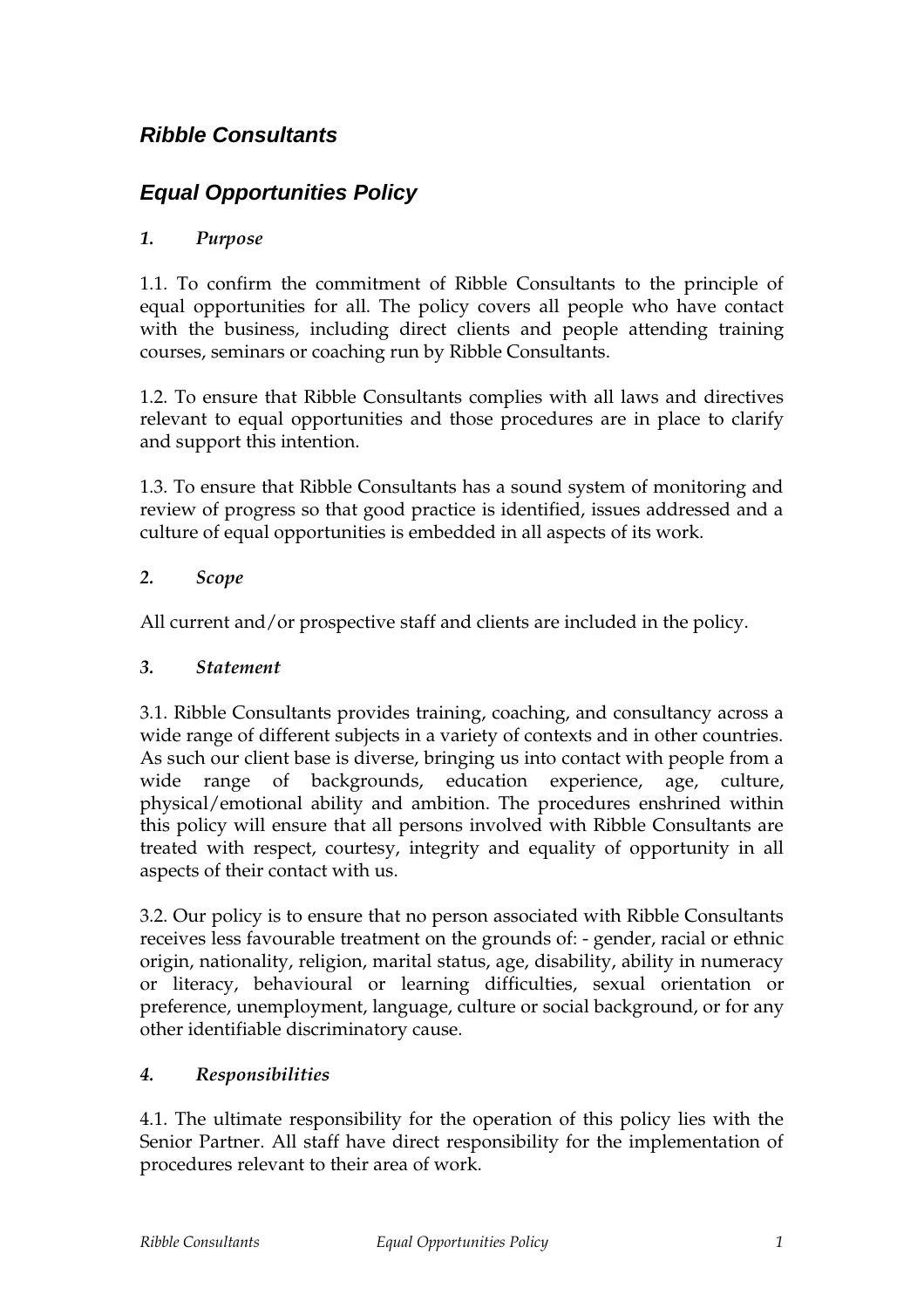4.2. Every member of staff has a responsibility for ensuring they behave in a manner consistent with equal opportunity principles.

4.3. Each formal procedure associated with this policy will clearly state the relevant staff responsible for implementation.

4.4. Statistical information will be gathered and analysed regularly as part of monitoring and reviewing progress. Information will be forwarded to relevant staff for action.

### *5. Implementation*

5.1. The Equal Opportunity Policy will be issued to all staff through the Staff Handbook and to clients on request.

5.2. Staff training programmes will incorporate general and specific matters relating to Equal Opportunities with particular reference to new and developing guidance on legislation e.g. Human Rights Act, Disability Discrimination Act.

5.3. Any member of staff or client who believes himself or herself to have been subjected to unfair treatment as described in this policy and associated procedures should report their concern to the Senior Partner.

5.4. Staff are required to report any case of alleged discrimination or harassment to the Senior Partner.

#### *6. Grievances*

6.1. Grievance procedures are available to any member of staff or client who believes he or she may have been unfairly discriminated against.

6.2. The members of staff and clients will not be victimised in any way for making such a complaint in good faith.

6.3. Complaints of this nature will be dealt with seriously, in confidence and as soon as possible.

6.4. In the event of it proving impossible to come to an amicable agreement related to any grievance through internal procedures, Ribble Consultants will use the provisions of professional organisations of which it is a member to come to a resolution. These specifically include the Institution of Economic Development (IED Consultants Code of Professional Conduct) and the North East Chamber of Commerce.